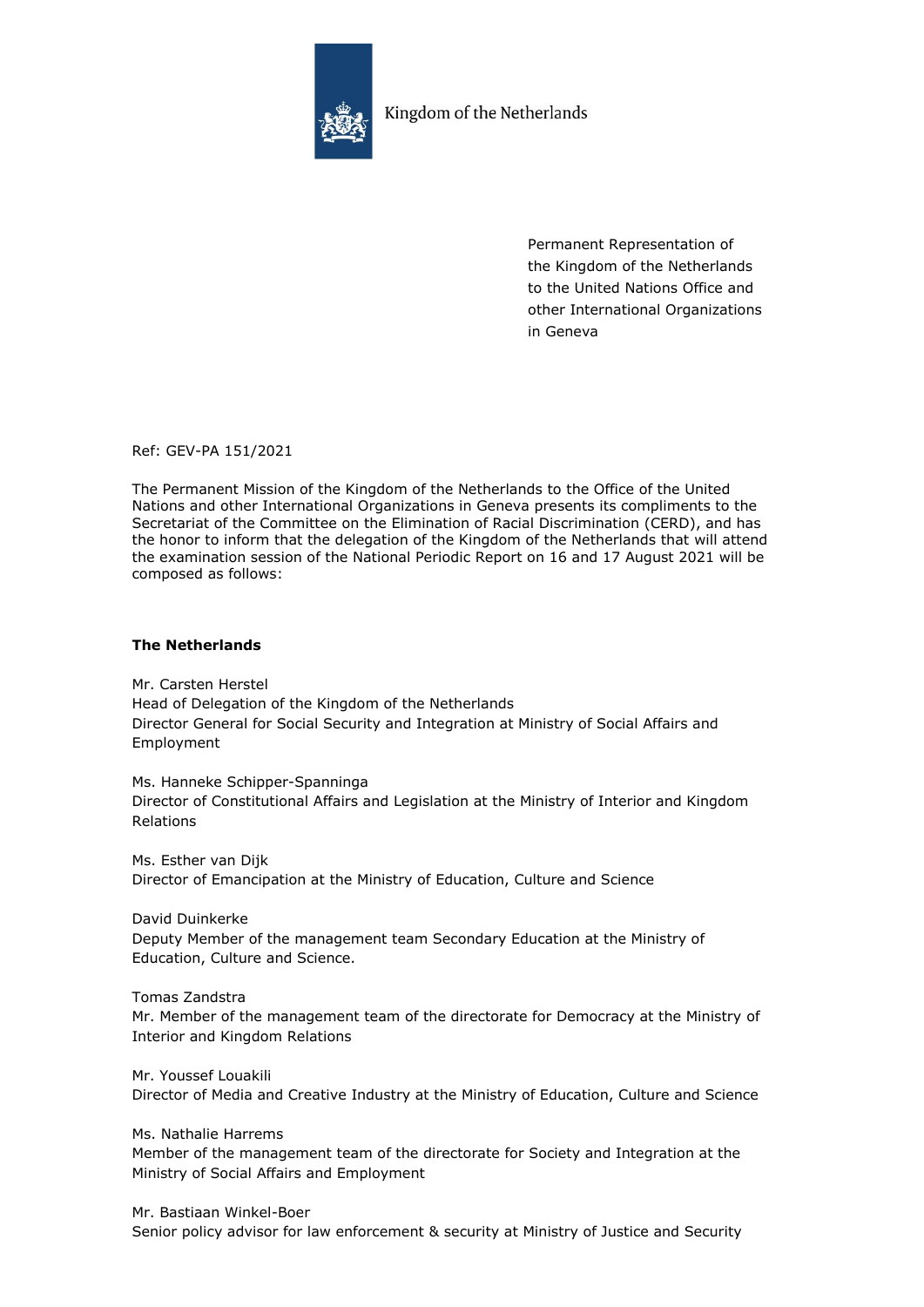Ms. Dorien de Graaf Policy officer

Ms. Marjolein Busstra Senior Legal Advisor

Ms. Simone Gerrits Second Secretary

## **Aruba**

Mrs. Olivia M. Trimon-Croes, LL.M Head of delegation of Arubat, Deputy Director Department of Foreign Affairs Aruba

Mrs. Celia Thiel, LL.M Senior Legal and Policy Advisor, Department of Social Affairs

Mrs. Gisela Vingal-Britten , LL.M Coordinator Section Legal Affairs and Legislation, Department of Education

Mrs. Vanessa Scholing-Pietersz, MA Policy Advisor, Department of Education

## **Curaçao**

Mrs. Joëlle de Jong-Mercelina Head of delegation of Curacao, Policy Director at the Ministry of Justice

Ms. Darryllin van der Veen Deputy Head of delegation of Curacao, Director at the Directorate of Foreign Relations

Mrs. Melissa Arias Director of the Public Health Service at the Ministry of Health, Nature and Environment

Ms. Daniela Victorina Senior Legal Advisor at the Ministry of Justice

Ms. Thyrza Girigorie Policy Officer at the Prosecutor's Office

Mr. Sasho Bakker Legal Account Officer at the Ministry of Education, Science, Culture and Sport

Ms. Virlène Els Senior Policy Officer at the Ministry of Social Development, Labour and Well-being

Ms. Arelys Meulens Policy Officer at the Directorate of Foreign Relations

## **Sint Maarten**

Mr. Patrice Gumbs Head of Delegation of Sint Maarten, Interim Director Department of Foreign Relations of Sint Maarten